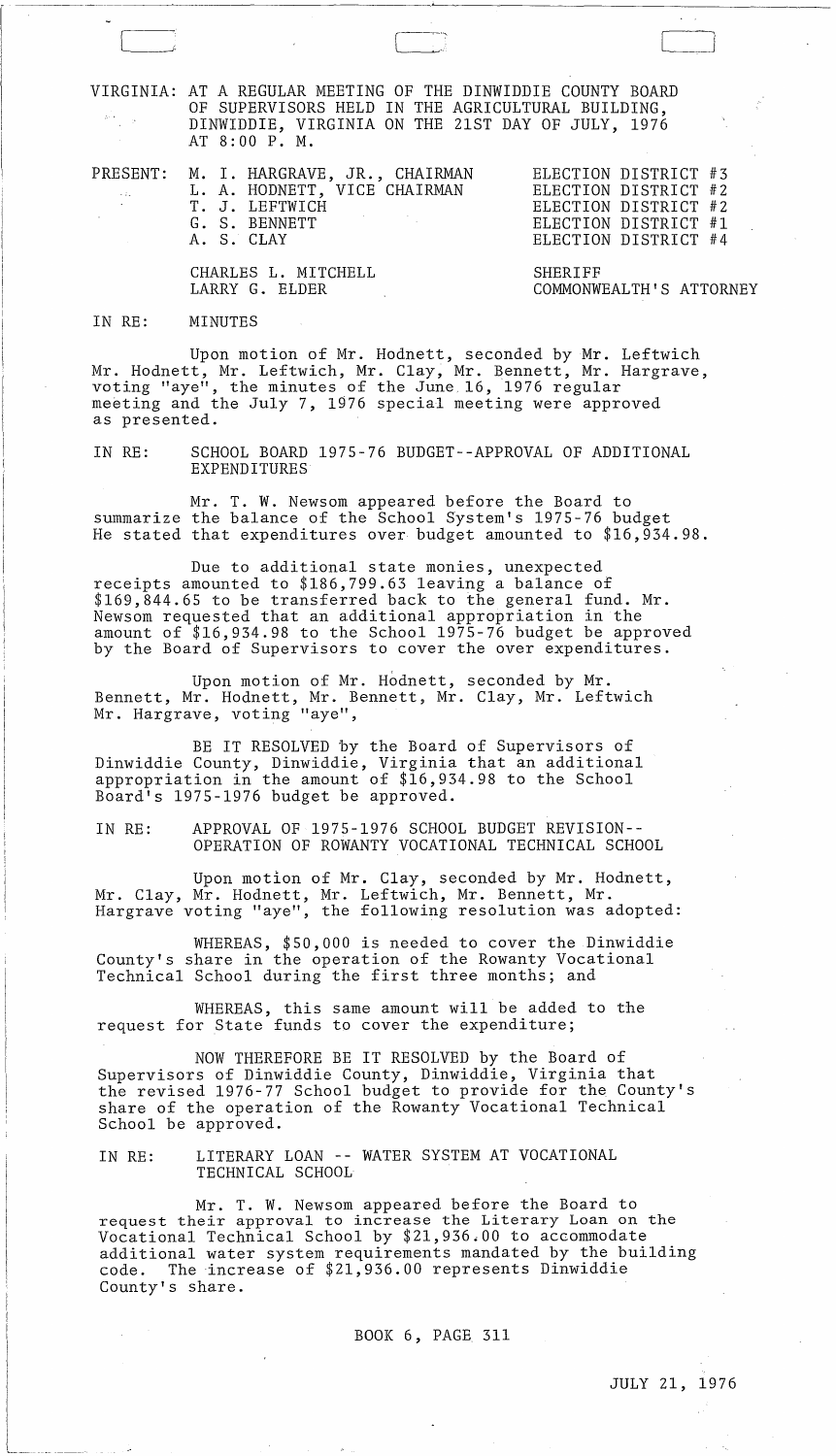Upon motion of Mr. Bennett, seconded by Mr. Leftwich, Mr. Bennett, Mr. Leftwich, Mr. Clay, Mr. Hodnett, Mr. Hargrave, voting "aye",

BE IT RESOLVED by the Board of Supervisors of Dinwiddie County, Dinwiddie, Virginia, that an additional Literary Loan for the Rowanty Vocational Technical School be approved in the amount of \$21,936.00 to accommodate the additional water system requirements.

IN RE: LITERARY LOAN -- CONSTRUCTION OF MIDWAY AND ROHOIC SCHOOL GYMNASIUMS

Upon motion of Mr. Hodnett, seconded by Mr. Bennett, Mr. Hodnett, Mr. Bennett, Mr. Leftwich, Mr. Clay, Mr. Hargrave, voting "aye", the following resolution was adopted:

WHEREAS, the bids have been received for the construction of gymnasiums at Rohoic and Midway Schools; and

WHEREAS, after reviewing these bids, construction cost for the two gymnasiums will amount to \$450,000;

NOW THEREFORE BE IT RESOLVED by the Board of Supervisors of Dinwiddie County, Dinwiddie, Virginia that an increase in the literary loan from \$300,000 to \$450,000 for the gymnasium construction at Rohoic and Midway Schools be approved.

### IN RE: CLAIMS

Upon motion of Mr. Clay, seconded by Mr. Hodnett, Mr. Clay, Mr. Hodnett, Mr. Bennett, Mr. Leftwich, Mr. Hargrave, voting "aye",

BE IT RESOLVED by the Board of Supervisors of Dinwiddie County, Dinwiddie, Virginia that the following claims were approved: General Fund - Check number 76-1214 thru 76-1321 amounting to \$42,634.51; Revenue Sharing - Check number RS-76-20 thru RS-76-24 amounting to \$27,818.15; County Construction Fund - Check number CCF-76-7 thru CCF-76-9 amounting to \$77,255.24; Ford Fire Department Construction Fund - Check number FCF-76-1 & FCF-76-2 amounting to \$9,228.50; Library Fund - Check number LF-76-9 & LF-76-l0 amounting to \$163.00; Dog Fund - Check number D-76-47A thru D-76-55A amounting to \$1,257.50.

IN RE: TRANSFER OF FUNDS

 $\sim$  158

 $\mathcal{A}^{(1)}$ 

Upon motion of Mr. Leftwich, seconded by Mr. Clay, Mr. Leftwich, Mr. Clay, Mr. Bennett, Mr. Hodnett, Mr. Hargrave, voting "aye",

BE IT RESOLVED by the Board of Supervisors of Dinwiddie County, Dinwiddie, Virginia that \$100,000 be transferred from the General Fund to the County Construction fund.

IN RE: HIRING OF DEPUTY -- SHERIFF'S DEPARTMENT

Sheriff C. L. Mitchell informed the Board that of the two Deputy positions granted to him, he has hired one man as of this date, Mr. Albert G. Mathias.

IN RE: COLLECTION OF TRASH -- DINWIDDIE COUNTY JAIL

Since Dinwiddie County trash dumpsters are located adjacent to the jail, the Board members expressed concern for the continuation of a private pickup service for the jail trash. The Board asked the Sheriff if there was reason why the private pickup service could not be discontinued. The Sheriff stated there was none, and the pickup service for the trash at the jail would be immediately discontinued.

 $\alpha$  , and  $\alpha$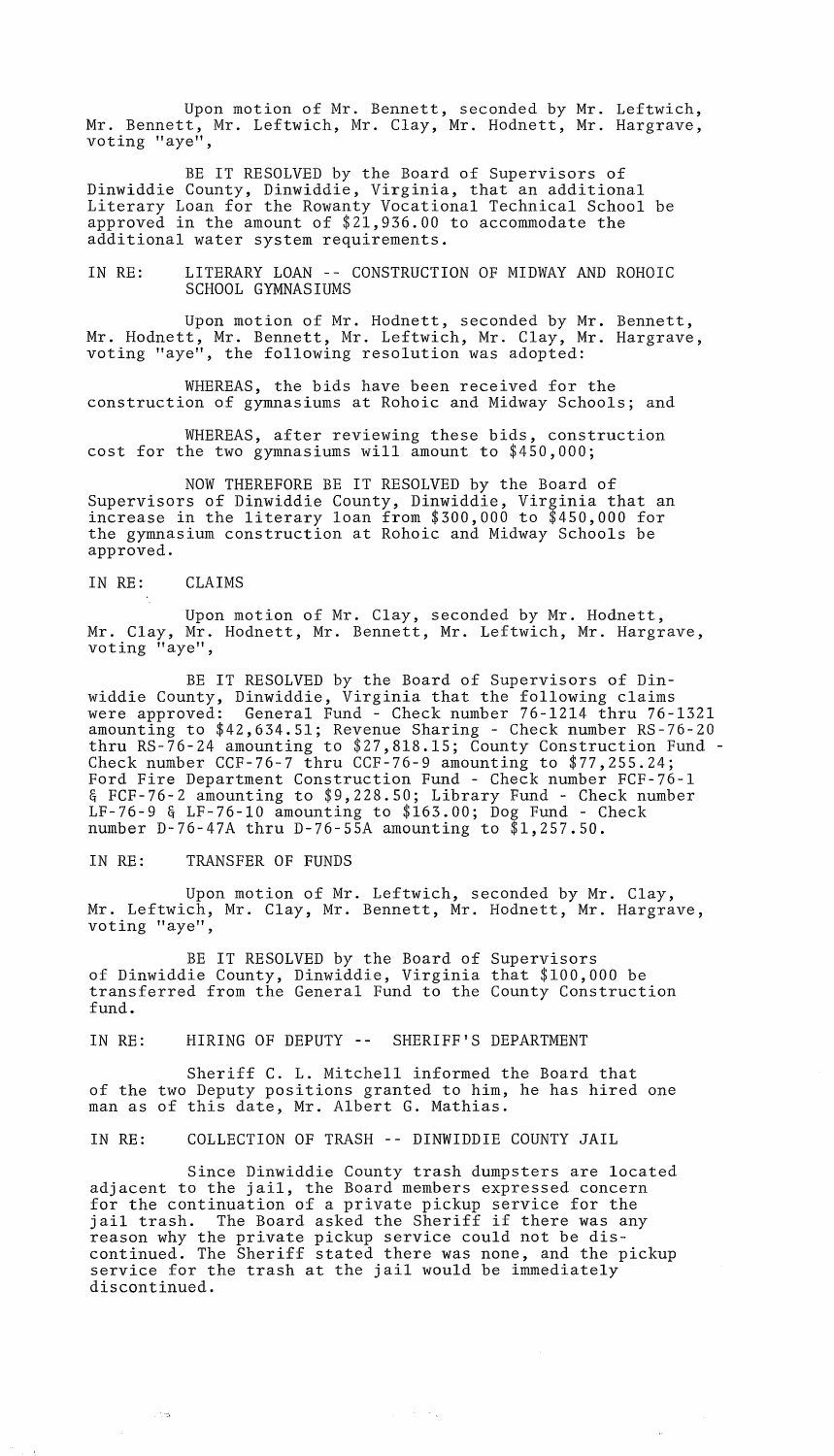## IN RE: DOG WARDEN

(----'

Mr. G. T. Hughes presented his report of the month of June, 1976.

# IN RE: SOUTHSIDE BEAUTIFICATION COMMITTEE

Mr. W. C. Scheid, Director of Planning, appeared before the Board to present a report on the Southside Beautification Committee, and to determine their interest concerning the County's participation. Mr. Scheid stated that the Committee had reorganized under a new name from the previous "Quad-Cities Beautification Committee" to include the counties of Prince George, Chesterfield, and Dinwiddie. On behalf of the Committee, Mr. Scheid requested a reaction from the board concerning three (3) areas:

- 1. Membership under no obligation as to funds.<br>2. Membership donation of \$220.00.
- 2. Membership donation of \$220.00.<br>3. Selection of County citizens to
	- Selection of County citizens to participate in organization subcommittees. J

Upon"motion of Mr. Bennett, seconded by Mr. Hodnett, Mr. Bennett, Mr. Hodnett, Mr. Clay, Mr. Leftwich, voting "aye", Mr. Hargrave voting "nay",

BE IT RESOLVED by the Board of Supervisors of Dinwiddie County, Dinwiddie, Virginia that the chairman be authorized to sign for membership only to the Southside Beautification Committee, incurring no other obligations; and

BE IT FURTHER RESOLVED by the Board of Supervisors of Dinwiddie County, Dinwiddie, Virginia that membership fees and subcommittee membership be discussed at a later date.

### IN RE: APPOMATTOX SCENIC RIVER STUDY

Mr. W. C. Scheid, Director of Planning, appeared before the Board to present a preliminary copy of the appomattox Scenic River Study for their review.

The Chairman expressed concern for future developments in the study and the effect on county landowners along the river. The Board instructed Mr. Scheid to communicate to these landowners so they may be aware of the study and have the opportunity to express their reaction to future developments.

IN RE: RESOLUTION FOR OBSTRUCTION MARKERS ON LAKE CHESDIN

Upon the motion of Mr. Clay, seconded by Mr. Leftwich, Mr. Clay, Mr. Leftwich, Mr. Bennett, Mr. Hodnett, Mr. Hargrave, voting "aye", the following resolution was adopted:

WHEREAS, the Dinwiddie Board of Supervisors is aware of a partially submerged island in Lake Chesdin which is creating a hazardous situation for boaters because said island is not properly marked: and

WHEREAS, the Chesdin Yacht Club has petitioned the Commission of Game and Inland Fisheries for permission to erect and maintain an "obstruction" marker to identify the location of the hazardous area; and

WHEREAS, the Commission of Game and Inland Fisheries must have a resolution from the Board of Supervisors of Dinwiddie County prior to processing the Chesdin Yacht Club application:

## BOOK 6, PAGE 312

 $\perp$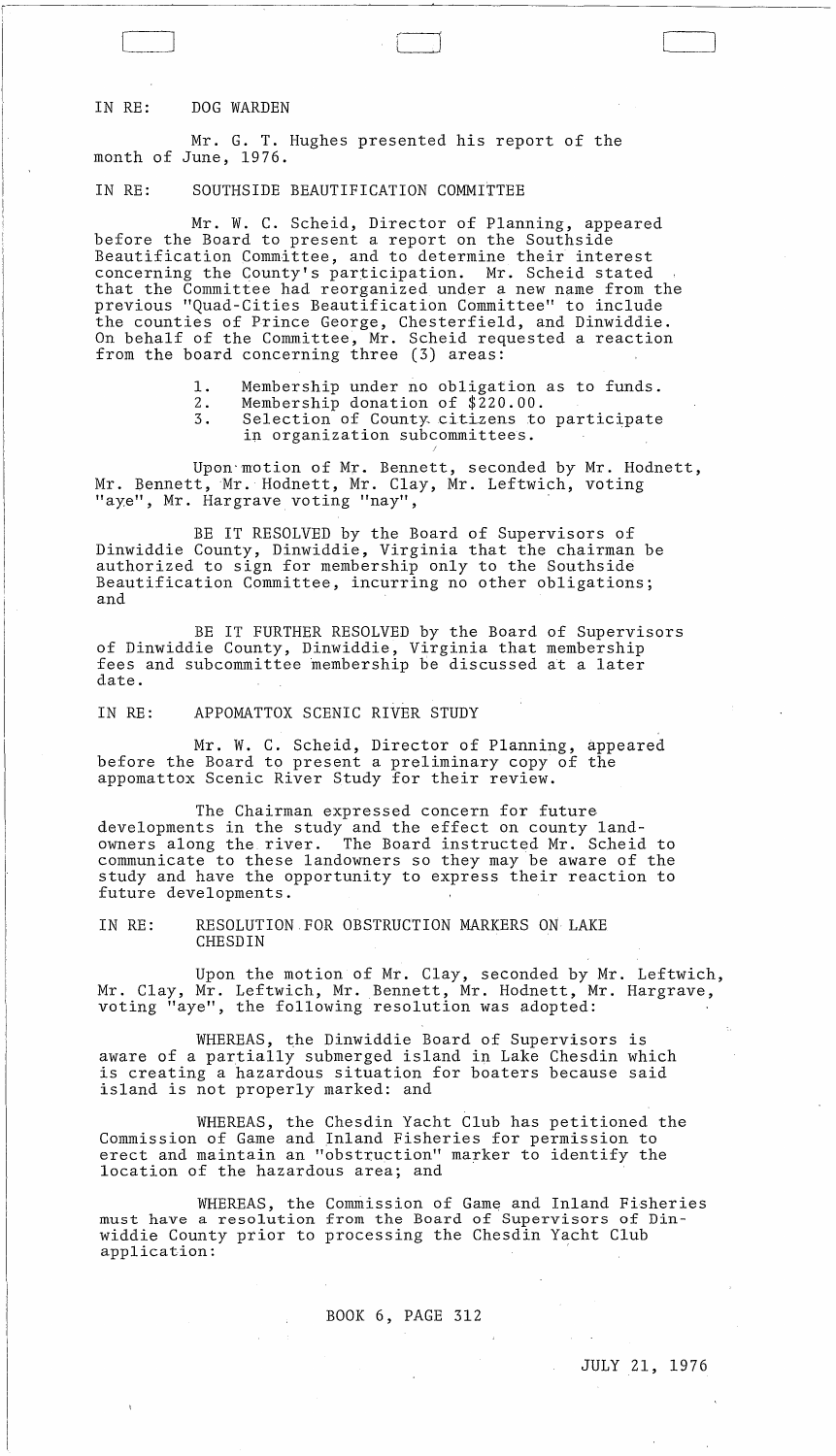NOW THEREFORE BE IT RESOLVED that the Board of Supervisors of Dinwiddie County, Dinwiddie, Virginia, does not object to the placement of a regulatory marker(s) on or near, the partially submerged island so that the publics' safety may be enchanced.

BE IT FURTHER RESOLVED by the Board of Supervisors of Dinwiddie County, Dinwiddie, Virginia, that the County of Dinwiddie shall not be held responsible for any costs or maintenance associated with the erection of said markers.

IN RE: ESTABLISHMENT OF "OLD HICKORY" VOLUNTEER FIRE DEPARTMENT

Mr. R. C. Clarke, Jr. and Mr. Mike Barnes appeared before the Board to request their approval of and present a petition of 33 names for the establishment of a volunteer fire department for the "Old Hickory" area.

Upon motion of Mr. Clay, seconded by Mr. Leftwich, Mr. Clay, Mr. Leftwich, Mr. Hodnett, Mr. Bennett, Mr. Hargrave, voting "aye", the following resolution was adopted:

WHEREAS, many citizens have stated that the need exists for fire department services in the southeastern section of the County known as the "Old Hickory" area; and

WHEREAS, certain individuals in that area have expressed a desire to form a volunteer fire department; and

WHEREAS, these individuals have been explained and have agreed to abide by the rules and regulations contained in the State Code and County Code, and to further abide by such guidelines as may be periodically established by the Board of Supervisors of Dinwiddie County and their duly appointed representative; and

WHEREAS, these individuals have signed a petition requesting that they be recognized as the "Old Hickory" Volunteer Fire Department by the Board of Supervisors;

NOW THEREFORE BE IT RESOLVED by the Board of Supervisors of Dinwiddie County that the "Old Hickory" Volunteer Fire Department be established: and

BE IT FURTHER RESOLVED by the Board of Supervisors of Dinwiddie County, Virginia, that upon obtaining a charter and establishing by-laws, the "Old Hickory" Volunteer Fire Department be granted the privileges available to the other fire departments.

IN RE: RESOLUTION OF APPRECIATION: MR. R. V. LANCASTER, III RESIDENT ENGINEER, VIRGINIA DEPARTMENT OF HIGHWAYS AND TRANSPORTATION

Upon motion of Mr. Hodnett, seconded by Mr. Bennett, Mr. Hodnett, Mr. Bennett, Mr. Leftwich, Mr. Clay, Mr. Hargrave, voting "aye", the following resolution was adopted:

WHEREAS, Mr. R. V. Lancaster, III served as Resident Engineer of the Petersburg Residency, Virginia Department of Highways and Transportation from June 16, 1969 to July 31, 1976; and

WHEREAS, Mr. Lancaster has informed the Board of Supervisors of Dinwiddie County that he plans to retire as of August 1, 1976 and wishes to thank them for their cooperation and support in working with him on matters of mutual concern: and

WHEREAS, the Dinwiddie County Board of Supervisors on the 21st day of July, 1976 is desirous of acknowledging Mr. Lancaster's dedicated work and cooperation with the County during his duration as Resident Engineer;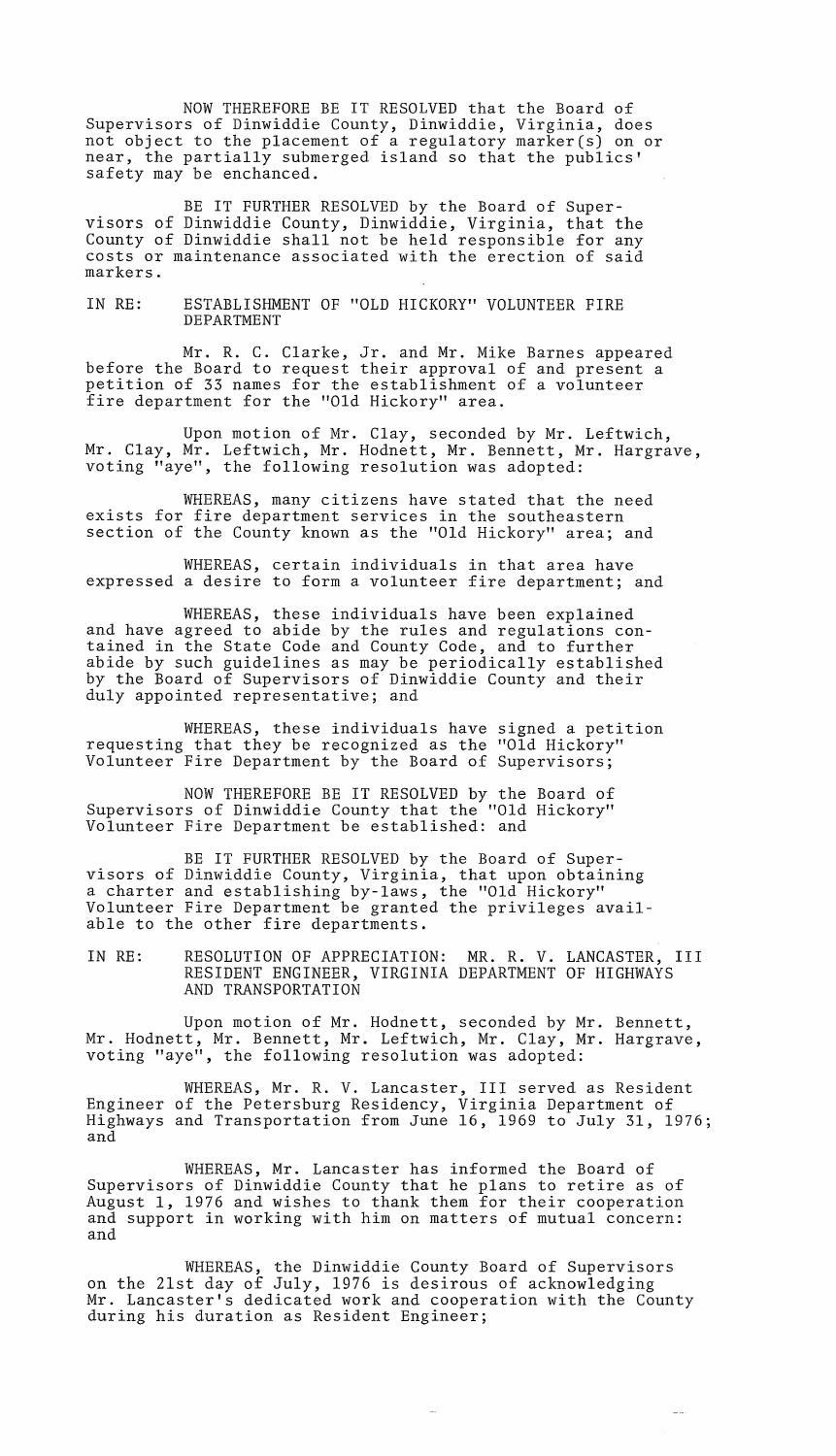NOW THEREFORE BE IT RESOLVED by the Board of Supervisors of Dinwiddie County, Dinwiddie, Virginia that the Board of Supervisors hereby commends Mr. R. V. Lancaster, III for his service to the County of Dinwiddie; and

'---\_J [

BE IT FURTHER RESOLVED by the Board of Supervisors of Dinwiddie County, Virginia, that a copy of this resolution be delivered to Mr. R. V. Lancaster III and spread upon the minutes of this meeting.

IN RE: RESOLUTION FOR SPEED SIGNS -- ROUTE 675

Upon motion of Mr. Leftwich, seconded by Mr. Hodnett, Mr. Leftwich, Mr. Hodnett, Mr. Clay, Mr. Bennett, Mr. Hargrave, voting "aye", the following resolution was adopted:

WHEREAS, the Board of Supervisors of Dinwiddie County, Virginia, has been requested a second time by the citizens that live along Route 675 between Route 741 and the Petersburg City Limits, to have placed along this stretch of road, 35 Mile Speed Limit signs; and

WHEREAS, these citizens, living in a growing residential area, have to the Board of Supervisors on many occasions, expressed their concern for the safety of their property and their children because of the 55 Mile Speed limit that now exist; and

WHEREAS, the Board of Supervisors is gravely concerned about the dangers that exist along this stretch of road and feel that a reduced speed limit should be enforced along this portion of Route 675;

NOW THEREFORE BE IT RESOLVED by the Board of Supervisors of'Dinwiddie' County, Dinwiddie, Virginia that the Virginia Department of Highways and Transportation be requested to erect 35 Mile Speed Limit signs along that portion of Route 675 from Route 741 to the Petersburg City Limits.

IN RE: PUBLIC HEARING - REZONING APPLICATION - P-76-9 H. L.' HENSHAW

This being.the time and place as advertised in the Progress-Index on Wednesday, July 7, 1976 and Wednesday, July 14, 1976 for the Board of Supervisors to conduct a public hearing to consider for adoption an Ordinance to amend the Zoning Map of Dinwiddie County to change the district classification from "Residential R-1" to <sup>i</sup> 'Residentia1 R-1A" of a certain tract of land containing 87.9 acres, more or\_less, known as Parcels 2 and 5 of Section 9 of the Zoning Map in said County. .

Mr. W. C. Scheid, Director of Planning, stated that by verbal communication with Mr. Horace Henshaw, he had been requested to inform the Board that Mr. Henshaw would not be present and desired to withdraw his application until further work concerning zoning in the Comprehensive Plan. was completed. Mr. Scheid, however, had not received a written. statement as such from Mr. Henshaw.

The minutes of the June 15th Planning Commission were read wherein they recommended disapproval of this rezoning request.

No one appeared in support of the rezoning request. Nine citizens appeared in opposition.

Upon motion of Mr. Hodnett, seconded by Mr. Leftwich, Mr. Hodnett, Mr. Leftwich, Mr. Clay, Mr. Bennett, Mr. Hargrave, voting "aye",

## BOOK 6,PAGE 313

 $\sim 10$ 

 $\mathcal{O}(\mathcal{A}^{\mathcal{A}})$  .

JULY 21, 1976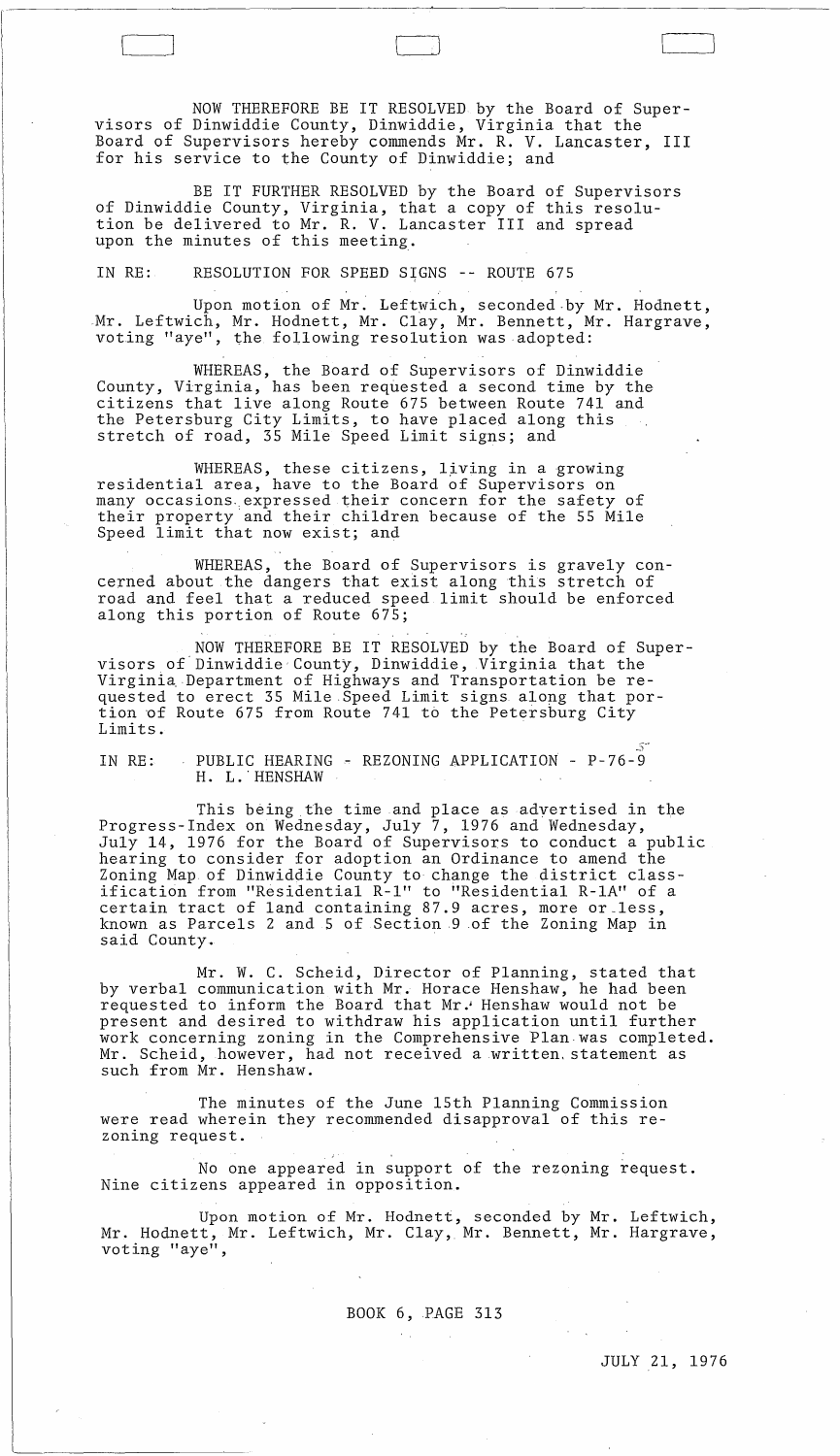BE IT RESOLVED by the Board of Supervisors of Dinwiddie County, Dinwiddie, Virginia that the rezoning application P-76-9 of Mr. H. **L.** Henshaw to change the District Classification from "Residential R-l" to "Residential R-lA" of a certain tract of land containing 87.9 acres more or less known as the Julia Y. Williams tract, shown as Parcels 2 and 5 of Section 9 of the Zoning Map of Dinwiddie County be disapproved.

IN RE: ADOPTION OF ORDINANCE - USE OF GARBAGE DUMPSTERS

This being the time and place as advertised in the Progress-Index on Wednesday, July 7, 1976 and Wednesday, July 14, 1976 for the Board of Supervisors to conduct a public hearing to consider adoption of an ordinance to amend Chapter 12 of the Dinwiddie County Code to add Section 12-5, Use of Garbage Dumpsters.

This ordinance had been adopted as an emergency ordinance at the April 21, 1976 meeting of the Board of Supervisors.

Mr. M. **L.** Duke, Jr. suggested that provisions for the prevention of depositing inflammable materials in the dumpsters be made in the ordinance. The Commonwealth's Attorney stated that the printing of prohibited items on the dumpsters themselves would be sufficient as long as they remain legible.

Upon motion of Mr. Clay, seconded by Mr. Hodnett,<br>Mr. Clay, Mr. Hodnett, Mr. Bennett, Mr. Leftwich, Mr. Hargrave, voting "aye",

BE IT ORDAINED by the Board of Supervisors of Dinwiddie County, Virginia that Chapter 12 of the Dinwiddie County Code be, and it hereby is amended by adding thereto Section 12-5 to Chapter 12, to read as follows:

Section 12-5. Use of Garbage Dumpsters.

Any person shall be guilty of a misdemeanor who shall misuse the garbage containers placed throughout the County for use by the public. Misuse shall mean (1) the dumping or placing of garbage, trash, etc. around the containers rather than in such containers, (2) the placing of materials in the containers which are not to be placed therein as stated on said containers, (3) the failure to properly close such containers or the placing of refuse in said containers when such container is overflowing, or (4) physically damaging any such container.

Any person convicted of such violation shall be guilty of a misdemeanor and punished accordingly.

And in all other respects said Chapter 12 of the Dinwiddie County Code be reordained.

IN RE: INSURANCE COVERAGE OF RADIO EQUIPMENT IN SHERIFF'S DEPARTMENT

Mr. M. **L.** Duke, Jr. of Southside Insurers appeared before the Board to present his recommendation for insurance coverage on the radio equipment in the jail. ,He suggested that a \$100 deductible policy be.provided for the antenna system separate from the other radio equipment for \$200 annually. The policy on the radio equipment would remain the same.

Upon motion of Mr. Clay, seconded by Mr. Leftwich, Mr. Clay, Mr. Leftwich, Mr. Bennett, Mr. Hodnett, Mr. Hargrave, voting "aye",

 $\alpha$  ,  $\gamma$  ,  $\gamma$  ,  $\rightarrow$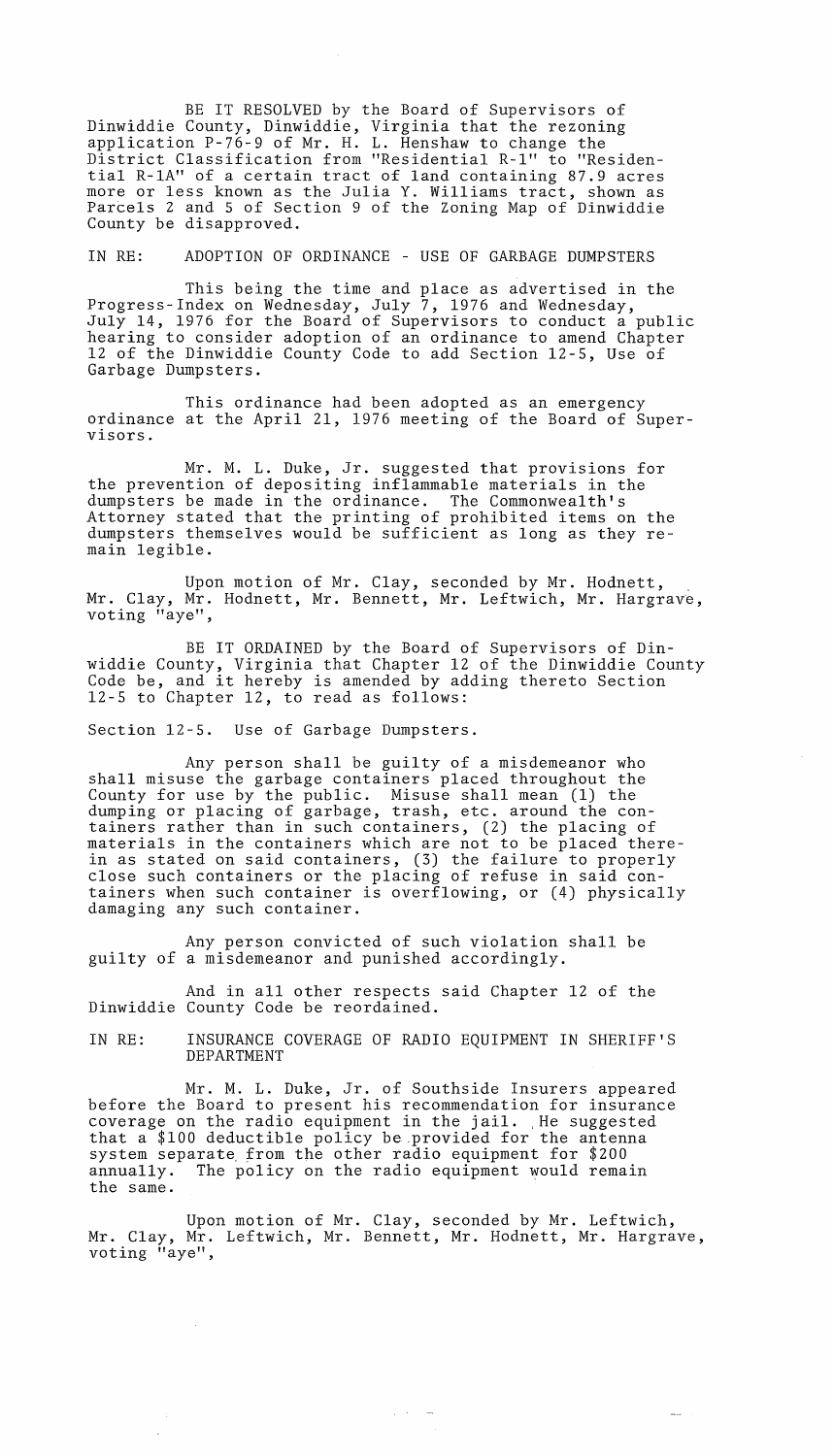BE IT RESOLVED by the Board of Supervisors of Dinwiddie County, Dinwiddie, Virginia, that the insurance policy covering the radio equipment and antenna system in the jail will remain as presently contracted.

IN RE: APPROVAL OF EMERGENCY SERVICES BASIC PLAN

[----'

Upon motion of Mr. Hodnett, seconded by Mr. Leftwich, Mr. Hodnett, Mr. Leftwich, Mr. Clay, Mr. Bennett, Mr. Hargrave, voting "aye", the following resolution was adopted:

WHEREAS, there exists many dangers of many types including man-made disasters, natural disasters and possible hostile actions of an unknown enemy; and

WHEREAS, the safety and protection of the citizens and property is of foremost concern to the Board of Supervisors of Dinwiddie County; and

WHEREAS, the Board of Supervisors desires and Commonwealth of Virginia statutes require the approval of appropriate planned protective measures;

THEREFORE BE IT RESOLVED by the Board of Supervisors of Dinwiddie County, Dinwiddie, Virginia, that the Board of Supervisors hereby approves the Dinwiddie County Emergency Services Operations Plan as the necessary basic plan for County emergency services.

#### IN RE: PARKING OF COMMERCIAL VEHICLES IN RESIDENTIAL AREAS

Mr. Loid A. Hodnett stated that he had received a considerable amount of citizen input concerning the disturbance caused by large commercial vehicles parked in residential areas.

Mr. L. G. Elder, Commonwealth's Attorney, informed the Board that the County had no authority to prohibit the parking, as long as it was on private property and was not causing a traffic hazard. The citizens do have recourse in pursuing a civil suit. The Chairman suggested that a letter from Mr. Elder stating the Board's position might help the Board members in communicating with the concerned citizens.

# IN RE: SPEEDING PROBLEM -- ROUTE 601

Mr. John W. Saunders appeared before the Board to solicit their help in obtaining relief to the hazardous speeding problem on Route 601. He stated that adequate signs were situated on the road; however, the lack of patrolling the area caused the situation to continue. He also stated that he had contacted the State Police but had seen little relief. Board acknowldged Mr. Saunders' concern and instructed the County Administrator to draft a letter to the State Police requesting that the patrolling be increased in that area to help alleviate'the speeding situation on Route 601.

IN RE: DISPOSAL OF OLD JAIL CONTENTS

The Chairman stated that action concerning the disposal of the old jail had been delayed at the July. 7th Board meeting for further review by the Board members.

Upon motion of Mr. Leftwich, seconded by Mr. Hodnett, Mr. Leftwich, Mr. Hodnett, Mr. Clay, Mr. Hargrave, voting "aye", Mr. Bennett voting "nay",

BE IT RESOLVED by the Board of Supervisors of Dinwiddie County, Dinwiddie, Virginia, that the cell materials of the old jail be offered for sale at the price of l¢ per pound.

BOOK 6, PAGE 314

 $\sim 10^{-10}$ 

JULY 21, 1976

 $\sim 10^{-1}$